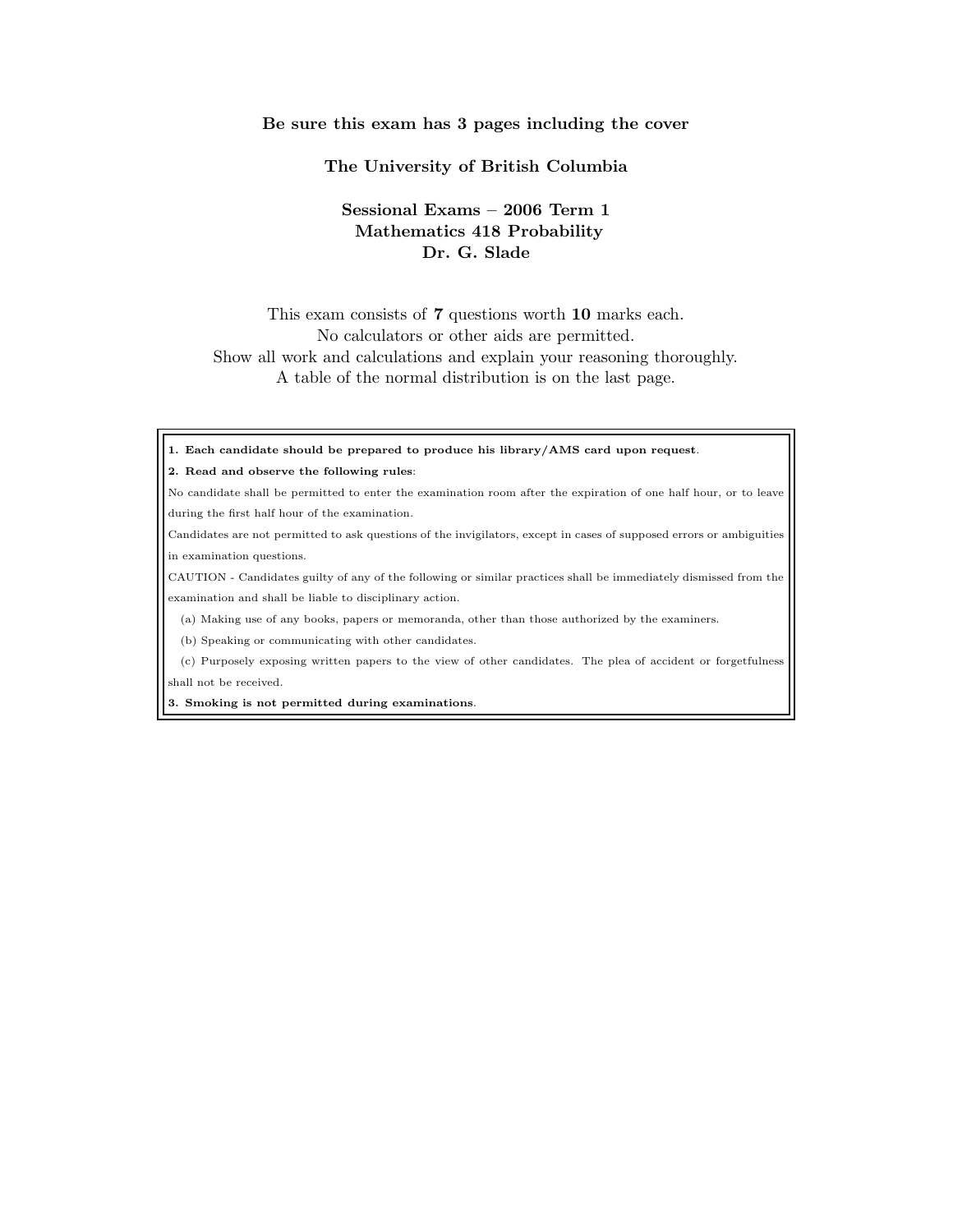1. Prove the identity

$$
\sum_{k=0}^{n} \binom{n+k}{k} 2^{-(n+k)} = 1.
$$

Hint: Consider a random walk on the square lattice  $\mathbb{Z}^2$  which starts at the origin  $(0,0)$  and takes independent steps either upward (from  $(x, y)$  to  $(x, y + 1)$ ) or the the right (from  $(x, y)$ ) to  $(x+1, y)$  with equal probabilities  $\frac{1}{2}$ . Note that it eventually leaves the square  $[0, n] \times [0, n]$ .

- 2. Let  $X$  and  $Y$  be discrete random variables.
	- (a) Prove directly from the definition of conditional expectation that

$$
E(XY) = E[XE(Y|X)].
$$

(b) Prove that if

$$
E(Y|X = x) = E(Y) \quad \text{for all } x,
$$

then  $X$  and  $Y$  are uncorrelated.

- (c) Give a counterexample to show that the converse of (b) is false.
- 3. Let X be uniform on  $[0,1]$  and Y be uniform on  $[0, X^2]$ .
	- (a) Find the marginal density of  $Y$ .
	- (b) Find  $E(X|Y)$ .
- 4. Suppose n darts are thrown at a circular target of radius 1. Assume the darts land at positions which are i.i.d. random variables uniform on the unit disk. Let  $Z_n$  be the distance from the centre of the target to the closest dart. Show that  $E(Z_n) = \int_0^1 (1 - x^2)^n dx$ .
- 5. Consider a branching process whose family sizes have the geometric mass function  $f(k) = 2^{-k-1}$ , for  $k \geq 0$ . Let  $Z_n$  be the size of the *n*th generation, and assume that  $Z_0 = 1$ .
	- (a) Show that  $Z_n$  has generating function

$$
G_n(s) = \frac{n - (n - 1)s}{n + 1 - ns}.
$$

- (b) Let  $T = \min\{n : Z_n = 0\}$  be the extinction time. Find  $P(T = n)$  for all  $n \ge 1$ .
- (c) Prove that  $P(T < \infty) = 1$ .
- 6. Let  $\lambda > 0$ . For  $n = 1, 2, 3, \ldots$ , let  $X_n$  have a Binomial $(n, \lambda/n)$  distribution. Let X have a Poisson( $\lambda$ ) distribution. Prove that  $X_n$  converges to X in distribution.
- 7. An astronomer is interested in measuring, in light years, the distance from her observatory to a distant star. Although she has a measuring technique, she knows that because of changing atmospheric conditions and experimental error, each time a measurement is made it will not yield the exact value but rather an approximate value. As a result the astronomer plans to make a series of measurements and then use the average of these measurements as the estimated value of the actual distance. If the astronomer believes that the values of the measurement errors are not systematic, so that the measurements are described by a random variable with mean  $d$  (the true distance) and a variance of 4 light years, use the central limit theorem to determine approximately the number of measurements that should be made to be 95% sure that the estimated distance is accurate to within  $\pm 0.5$  light years.